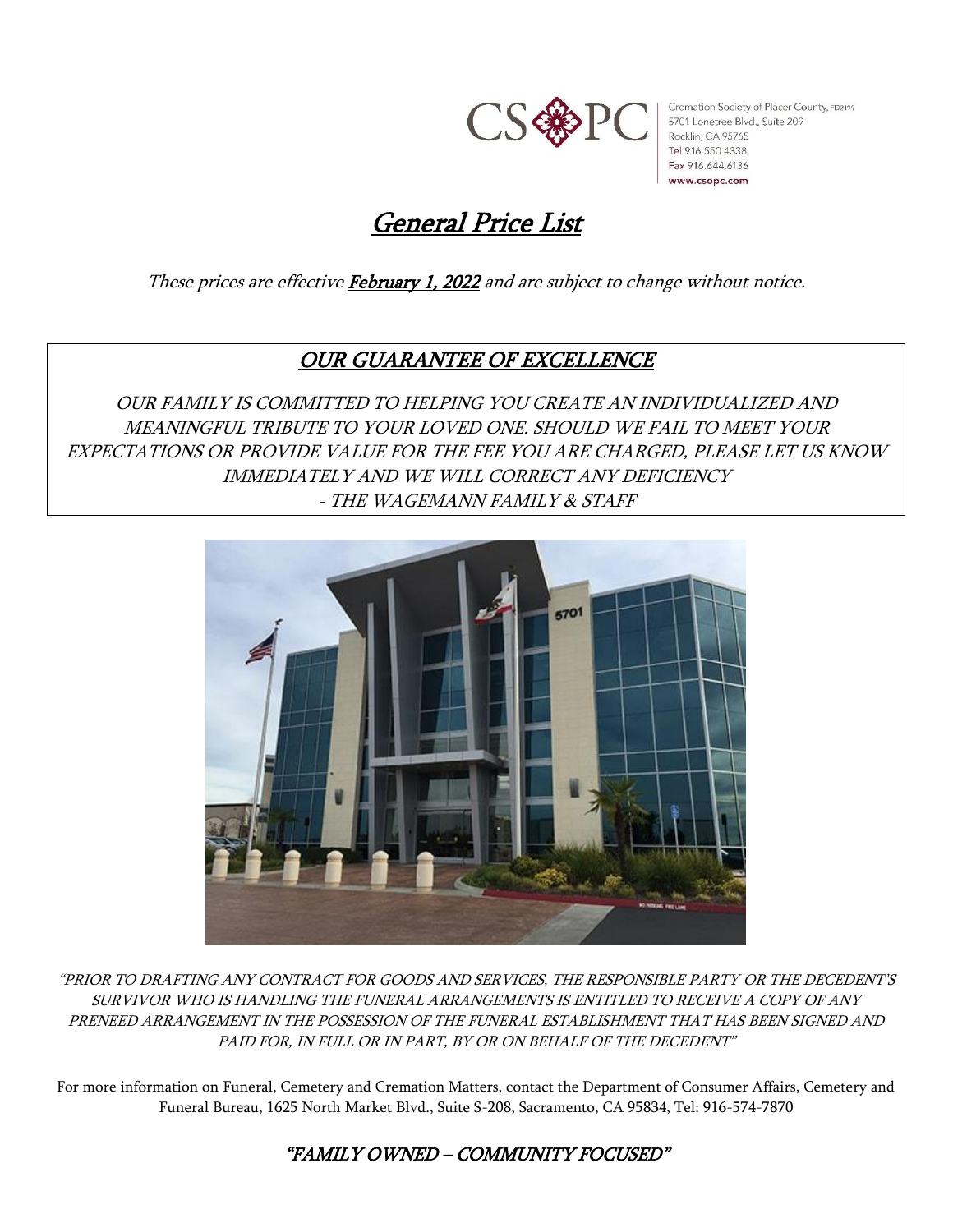### PROFESSIONAL SERVICE PACKAGE OFFERINGS

To simplify the "General Price List" we have established the following Professional Service Packages that reflect the types of services most frequently requested. The nonuse of goods and services contained within these packages will not result in a reduction of the price of these packages. Packages DO NOT include casket, merchandise, sales tax, death certificates, permits, etc. Any item selected that is not included in the package is considered an additional charge. Contact us for details.

## CREMATION PACKAGES

## Simple Cremation – No Service \$995

- Basic Services of Funeral Director and Staff
- Transfer of Deceased into Our Care (Local One Attendant)
- Preservative Refrigeration (Up to 5 Days)
- Sanitary Procedures and Dressing of Deceased
- Basic Crematory Fee, including Temporary Plastic Transportation Urn
- Service Vehicle (Local)
- Personalized Guestbook on Website for One Year
- Appointment to Return Cremated Remains to Family (Domestic Mailing of Cremation Remains an additional \$150) (Solidifying cremated remains through Parting Stone additional \$695)

## Memorial Service – with Cremation \$3,995

- Basic Services of Funeral Director and Staff
- Transfer of Deceased into Our Care (Local One Attendant)
- Preservative Refrigeration (Up to 5 Days)
- Sanitary Procedures and Dressing of Deceased
- Basic Crematory Fee, including Temporary Plastic Transportation Urn
- Memorial Service at Cochrane & Wagemann Chapel with use of all Video/Audio Equipment
- Service Vehicle (Local)
- Personalized Guestbook on Website for One Year

### ADDITIONAL FEES MAY APPLY - CONTACT US FOR DETAILS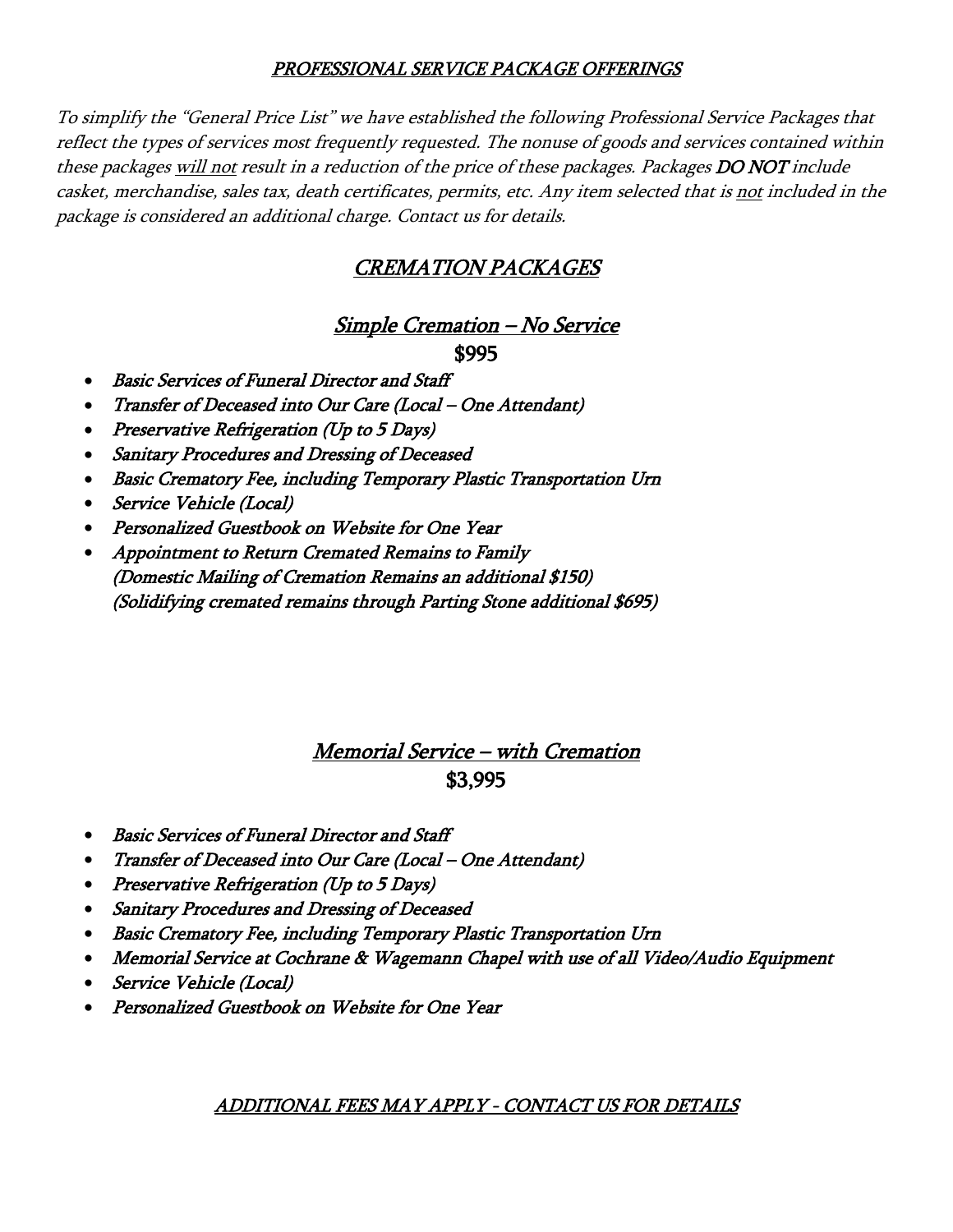## Graveside/Niche-Side Service – with Cremation \$4,695

- Basic Services of Funeral Director and Staff
- Transfer of Deceased into Our Care (Local One Attendant)
- Preservative Refrigeration (Up to 5 Days)
- Sanitary Procedures and Dressing of Deceased
- Basic Crematory Fee, including Temporary Plastic Transportation Urn
- Graveside/Niche-side Service at Cemetery (Local)
- Funeral Vehicle/Coach (Local)
- Service Vehicle (Local)
- Personalized Guestbook on Website for One Year

## Traditional Service – Visitation with Cremation

\$5,395 (Open Casket) / \$5,195 (Closed Casket)

- Basic Services of Funeral Director and Staff
- Transfer of Deceased into Our Care (Local One Attendant)
- Embalming (Unautopsied) or Preservative Refrigeration (Up to 5 Days)
- Cosmetology OR Sanitary Procedures, Dressing & Placement of Deceased in Casket
- Visitation Service at Cochrane & Wagemann Chapel or Another Facility (3 Hours)
- Funeral Service at Cochrane & Wagemann Chapel or Another Facility
- Funeral Vehicle/Coach (Local)
- Service Vehicle (Local)
- Transfer of Deceased to Crematory
- Traditional Crematory Fee, including Temporary Plastic Transportation Urn
- Personalized Guestbook on Website for One Year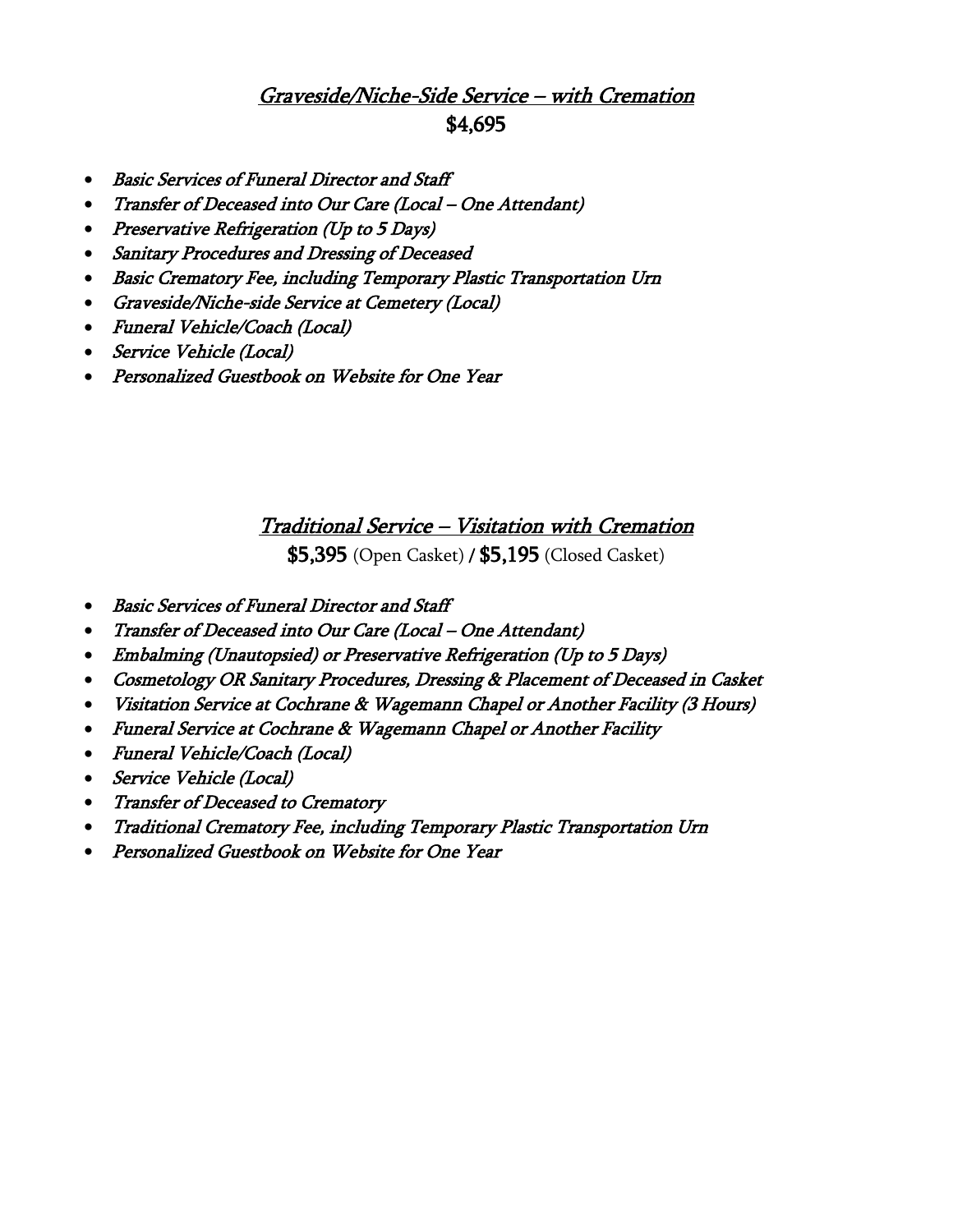ADDITIONAL FEES MAY APPLY - CONTACT US FOR DETAILS Embalming is required by Cochrane & Wagemann Funeral Directors For Any Open Casket Visitation or Service Traditional Service – No Visitation with Cremation \$4,995 (Open Casket) / \$4,795 (Closed Casket)

- Basic Services of Funeral Director and Staff
- Transfer of Deceased into Our Care (Local One Attendant)
- Embalming (Unautopsied) or Preservative Refrigeration (Up to 5 Days)
- Cosmetology OR Sanitary Procedures, Dressing & Placement of Deceased in Casket
- Funeral Service at Cochrane & Wagemann Chapel or Another Facility
- Funeral Vehicle/Coach (Local)
- Service Vehicle (Local)
- Transfer of Deceased to Crematory
- Traditional Crematory Fee (Up to 300 lbs.), including Temporary Plastic Transportation Urn
- Personalized Guestbook on Website for One Year

ADDITIONAL FEES MAY APPLY - CONTACT US FOR DETAILS Embalming is required by Cochrane & Wagemann Funeral Directors For Any Open Casket Visitation or Service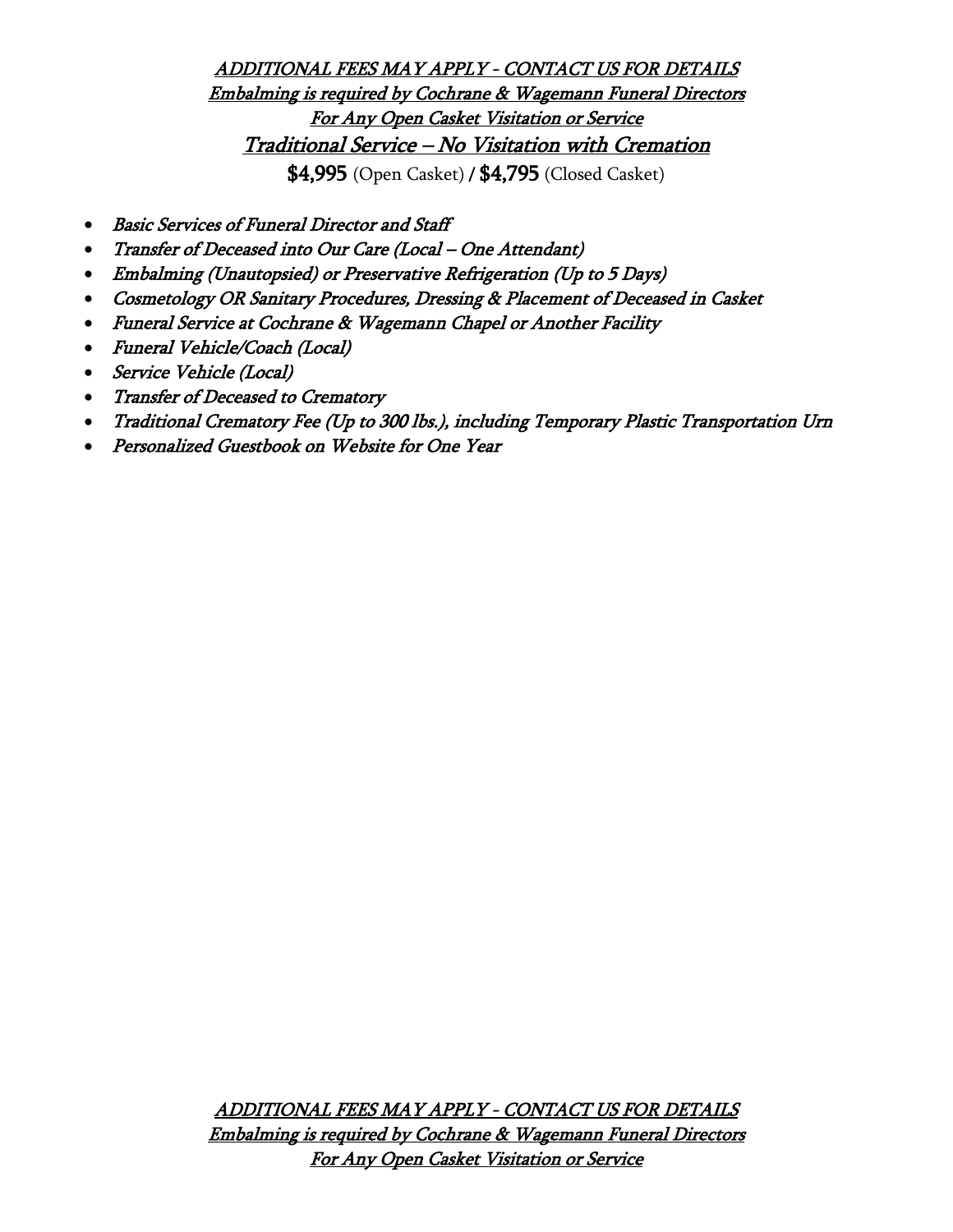### ITEMIZED PRICES

#### PROFESSIONAL SERVICES

Basic Services of Funeral Director and Staff……….……………………………………………………...\$1,895

Our fee for the Basic Services of Funeral Director and Staff includes, but in not limited to, Staff to respond to the initial request for service, arrangement conference with family and responsible parties; arrangement of the service/tribute; preparation and filing of necessary authorizations and permits; recording of vital statistics; and coordination with those providing other portions of the funeral, e.g., cemetery, crematory, clergy, and others as required. Also included in this charge are overhead expenses relative to our facilities such as professional licensing, legal and accounting fees, insurance, building and utility expenses, parking lot and ground maintenance, taxes, equipment, furnishings, inventory costs, record keeping, secretarial and administrative expenses.

The charge for our Basic Services Fee will be added to the total cost of the funeral arrangements you select (this fee is already included in our charges for direct cremation, immediate burial, and forwarding/receiving of remains).

Embalming………………...………………………………………………………………….…….………...\$675 Except in certain special cases, embalming is not required by law. Embalming may be necessary, however, if you select certain funeral arrangements, such as a funeral with viewing. If you do not want embalming, you usually have the right to choose an arrangement that does not require you to pay for it, such as direct cremation or immediate burial.

- Embalming Preparation for Deceased over 300 lbs……………………………………………………..…….Additional \$295
- Repair of Deceased following Autopsy/Anatomical Donation/Major Restoration

(1 Hr. Min.) \$195 per Hour

#### OTHER PREPARATION OF THE DECEASED

| $\bullet$                                                                                                                   |  |
|-----------------------------------------------------------------------------------------------------------------------------|--|
|                                                                                                                             |  |
| It is the policy of our firm, in compliance with State law, to require Refrigeration of an un-embalmed body after 24 hours. |  |
|                                                                                                                             |  |
|                                                                                                                             |  |
|                                                                                                                             |  |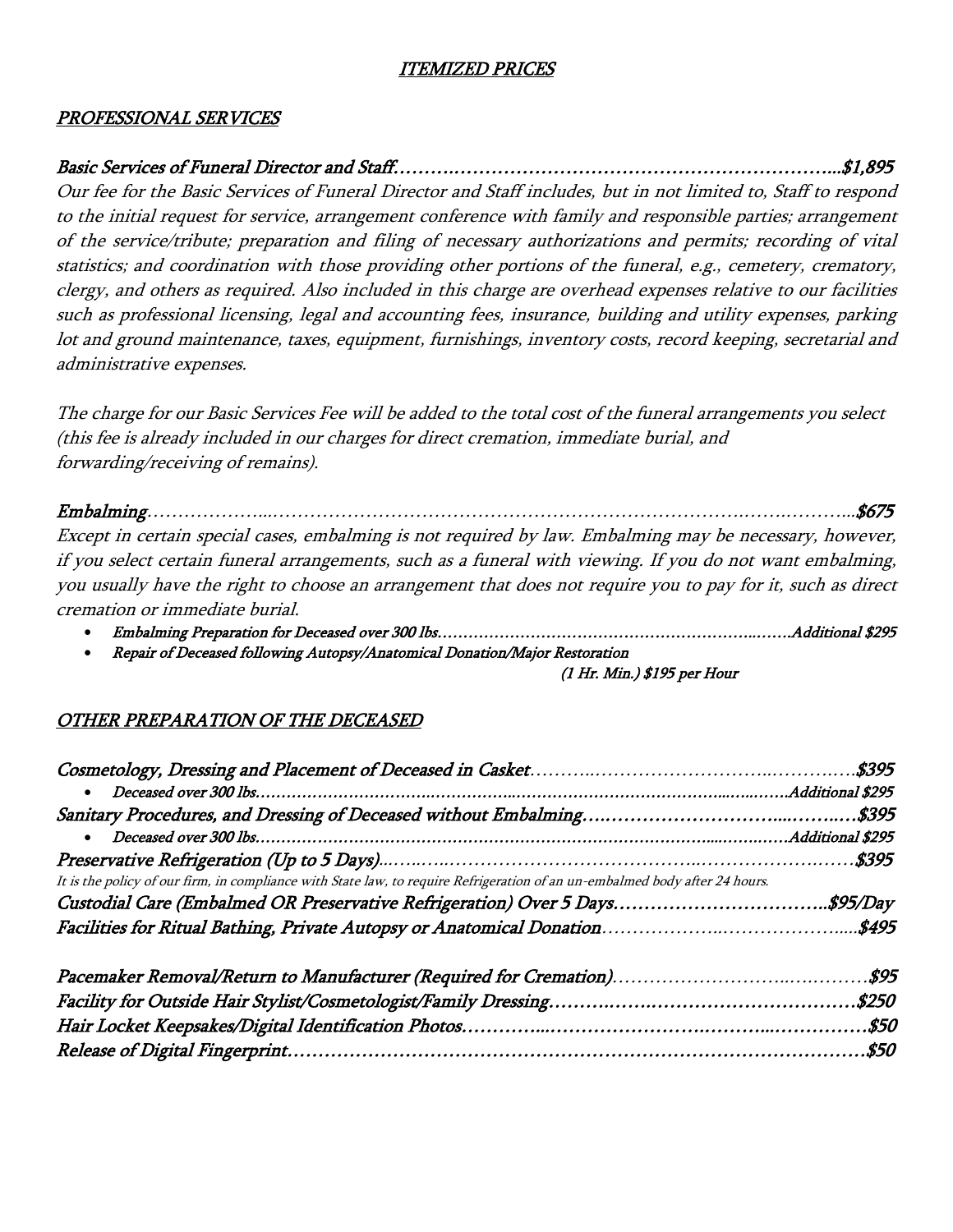## SERVICES AND FACILITIES

Visitation/Rosary at Other Facility (3 Hours)………...…………………………………………..……...….\$450 Our services include Visitation setup, display of all floral tributes, supervision and attendance during the Visitation.

- Additional Charge for Evening Service/Rosary/Vigil…………………………………………………...…………..…….\$1<sup>95</sup>
- Each Additional Hour…………………………………………….……..………………………………………….………\$195 • Visitation Immediately Prior to Service (1 Hr.)………………………………..………………………………………….\$1<sup>95</sup>

ID Viewing at Cochrane & Wagemann…………………...…….…………………………..………………\$<sup>295</sup> Viewing of un-embalmed deceased at Cochrane & Wagemann by next-of-kin (CA Health & Safety Code 7100), for up to 30 minutes (Monday-Friday between 10:00AM-3:00PM). Additional fees and services may apply for viewing by other individuals.

Funeral/Memorial Service at Cochrane & Wagemann (2 Hours)…………………………………………..\$675 Our services include setup for Funeral/Memorial Service, coordination of floral tributes, supervision and attendance at the Funeral/Memorial Service by licensed and/or certified staff.

Graveside /Niche-side Service (2 Hours)…………………………………………………………………….\$675 Our services include coordination of the floral tributes, supervision and attendance at the Graveside/Nicheside Service by licensed and/or certified staff.

Staff Assistance with Coordinating Military Honors/VA Cemetery/Documents…………………………...\$95 Miscellaneous Manpower/Administrative Fee (Per Hr.)……………………………………….……………\$95

Rental of Chapel and Staff of Cochrane & Wagemann...……………….…….…......................................\$1,495 (For Families that have used other funeral facility for burial/cremation needs)

Our services include: Setup and use of facilities for memorial services, a proportionate share of overhead expenses, supervision and attendance at memorial service by licensed and/or certified staff.

Scheduling for services available Monday - Friday 10 AM - 4 PM (unless otherwise noted).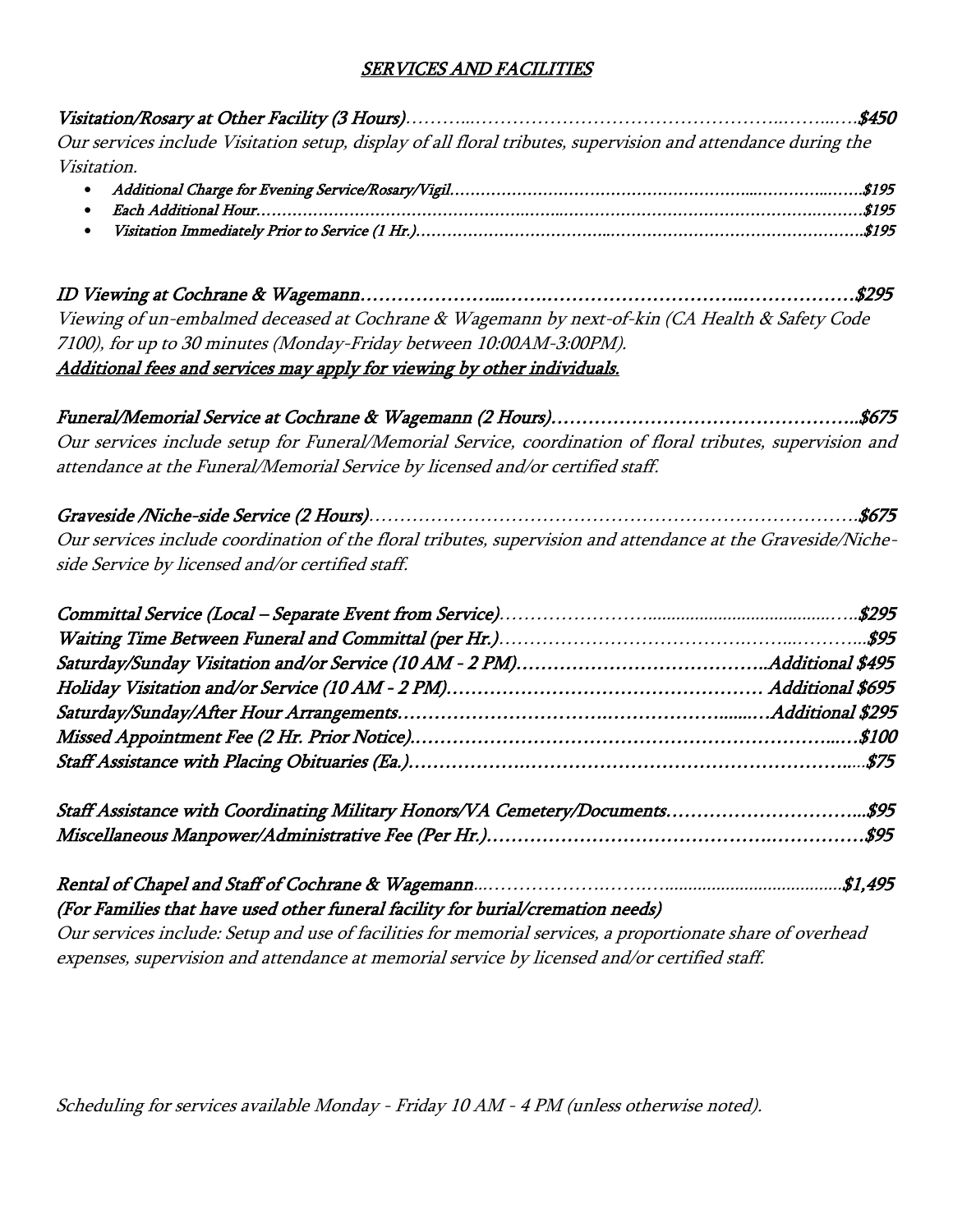## AUTOMOTIVE (30 MILE RADIUS)

| $\bullet$ |  |
|-----------|--|
|           |  |
|           |  |
|           |  |
|           |  |
|           |  |
|           |  |
|           |  |
|           |  |
|           |  |

#### SPECIAL CHARGES

Forwarding Remains to Another Funeral Home………………………………………..………..…….…\$2,495 This charge includes the transfer of the deceased into our care, basic services of the funeral director and staff, embalming, necessary authorizations and local transportation to the airport. This charge DOES NOT include any merchandise, visitation, rites or ceremonies prior to or after the forwarding of the remains. Additional charges may apply.

Receiving Remains from Another Funeral Home……………………………………………..………….\$1,695 This charge includes the transfer of the deceased into our care, basic services of funeral director and staff and transportation of deceased to cemetery. This charge DOES NOT include any merchandise, visitation, rites or ceremonies prior to or after any disposition. Additional charges may apply.

Immediate Burial (No Service)……………..………………………………………..………..….\$2,195 - \$9,190 This charge includes the transfer of the deceased into our care, basic services of funeral director and staff, preservative refrigerated holding of deceased, local transportation to cemetery. This charge DOES NOT include any merchandise, visitation, rites or ceremonies public or private, prior to or after burial or cash advances. Transfer of the deceased for Immediate Burial takes place at the convenience and time agreed between the funeral home and cemetery

(No Family will be Present at the Time of Delivery). Additional charges may apply.

| $\bullet$<br>$\bullet$                                                                                                                                                                                         |  |
|----------------------------------------------------------------------------------------------------------------------------------------------------------------------------------------------------------------|--|
|                                                                                                                                                                                                                |  |
| Basic services of funeral director and staff, transfer to mortuary from place of disinterment, and utility<br>vehicle to transport to airport or other cemetery within 30 miles. Additional charges may apply. |  |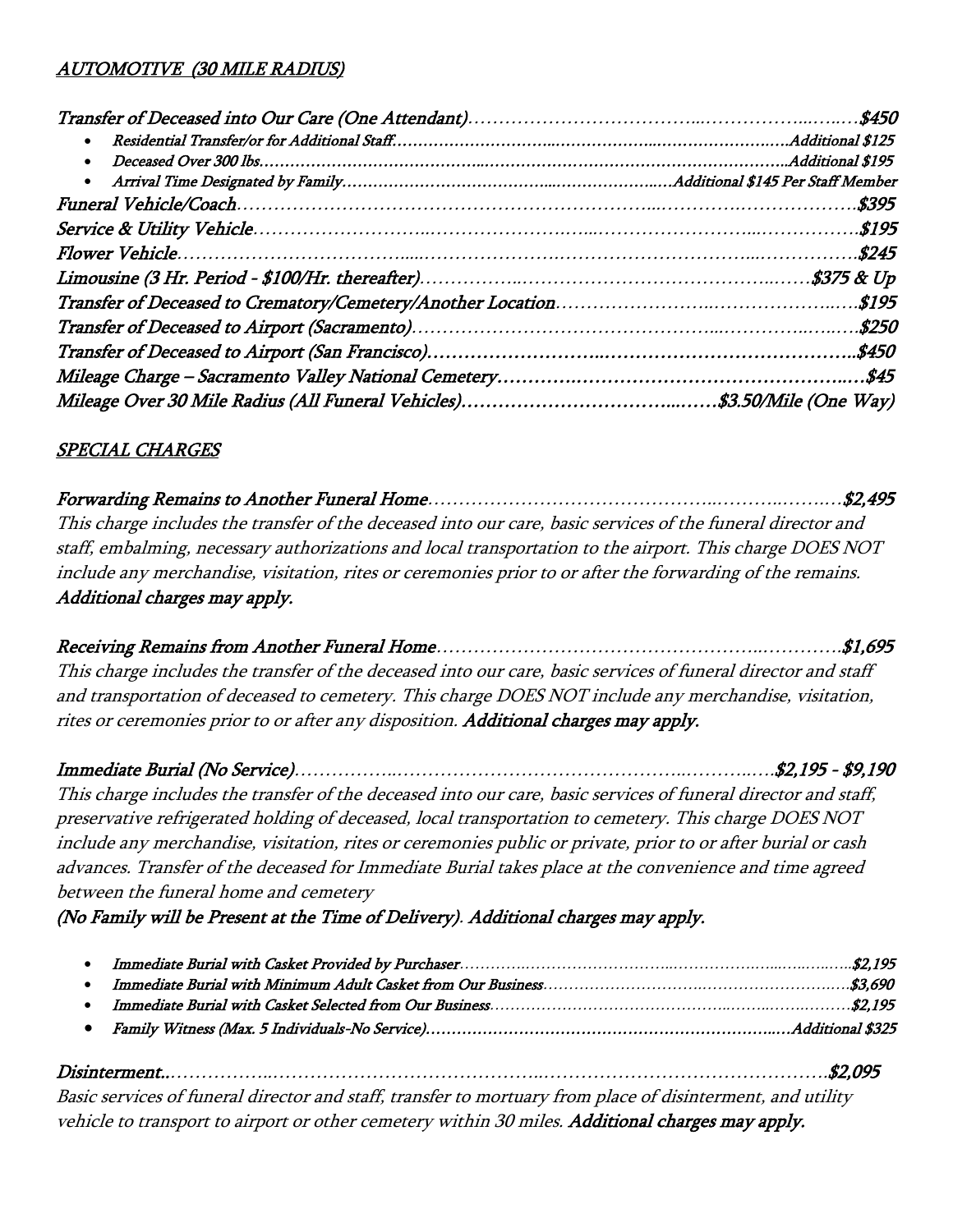#### Direct Cremation (No Service)……………..…………………………………..……...……..….…..\$995-\$5,690

This charge includes the transfer of the deceased into our care, preservative refrigerated holding of the deceased (up to 7 days – additional charges apply), necessary authorizations, basic services of funeral director and staff, transportation to the local crematory and the crematory fee (up to 300 lbs.) This charge DOES NOT include any merchandise, visitation, rites or ceremonies, public or private, prior to or after cremation or cash advances. Additional charges may apply.

If you want to arrange a direct cremation, you can use an alternative container. Alternative containers encase the body and can be made of materials like fiberboard or composition materials (with or without an outside covering). The containers we provide are made of heavy fiberboard, heavy cardboard, or composition materials.

- Direct Cremation with Container Provided by Purchaser……………………..……………......……………………...\$995
- Direct Cremation with Minimum Cardboard Container….……………………….…………..………….…………….\$1,090

• Direct Cremation with Container Selected from Our Business…….…………..………………………….……....…...\$995 It is dependent upon signatures of the physician and/or coroner on the death certificate, as well as the schedule of the county Health Department and Crematory. This process can take up to 14 business days, or longer.

## CREMATION RELATED SERVICES

## Crematory Fees Basic Crematory Fee (Cardboard Container, Up to 300 lbs).………………………...……..…..………..…\$295 Traditional Crematory Fee (Non-Cardboard Container, Up to 300 lbs).…………...……..…..………...…\$395 (301 – 400 lbs)…………………………….…………..………………………………..Add \$110 (401+ lbs)……………………………………….………….…………………...……Add \$2.50/lb Note: Weight will be determined by the Crematory at time of Cremation Witness Cremation…………………………………………………….………...……………….……..……\$395 Solidifying cremated remains through Parting Stone………………………………………………………\$695 Expedited Cremation (From Time Permit is Obtained)………………….……………..…………...……...\$195 Mailing of Cremated Remains (Registered Mail/Return Receipt)…….……………………………..……..\$150 Local Delivery of Cremated Remains (30 Mile Radius)…….…………..……………………..…..…….….\$125 Delivery of Cremated Remains to Sacramento Valley Nat'l Cemetery……….………………………....…\$2<sup>75</sup> Cremated Remain Placement into 3 rd Party Urns………….. …………………………………….…......\$50 Ea. Cremated Remain Placement into 3<sup>rd</sup> Party Keepsakes………………………………………………………………\$25 Ea. Splitting of Cremated Remains………………………………………………………………………………..\$95 Additional Neoprene Plastic Urns………………………………………………………………………...\$25 Ea. Cremated Remain Custodial Fee (Per Day After 30 Days Upon Receipt From Crematory)……………………………….\$75 Notarized Cremation Certification Letter………………………………………………………….……..\$95 Ea.

## SCATTERING SERVICE BY AIRPLANE (UNATTENDED)

| Area Two (Includes Lake Tahoe (Nevada), Sierra Mountains & Reno (Nevada))\$450 |  |
|--------------------------------------------------------------------------------|--|
|                                                                                |  |
| Additional Scattering Services are Available Upon Request                      |  |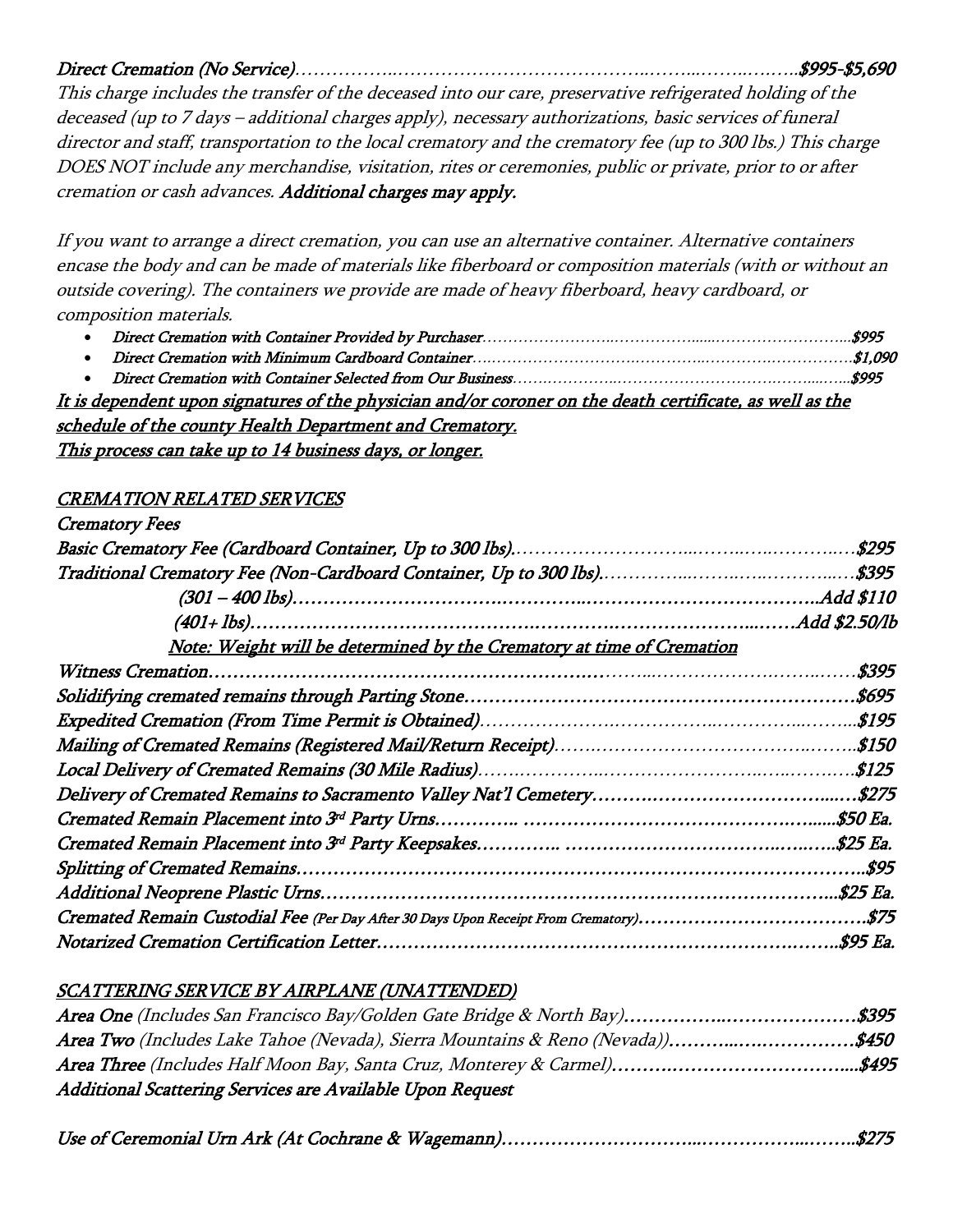## ADDITIONAL SERVICES

| International Transportation Fee (In Addition to Consulate Costs/Airfare, etc.)\$600 |  |
|--------------------------------------------------------------------------------------|--|
|                                                                                      |  |
|                                                                                      |  |
|                                                                                      |  |
|                                                                                      |  |
|                                                                                      |  |
| Home Arrangement Appointment (In addition to weekend/after hours fee)\$195           |  |
|                                                                                      |  |

## **MERCHANDISE**

| A Casket Price List will be provided at the Funeral Home |  |
|----------------------------------------------------------|--|
|                                                          |  |
| A Complete List will be provided at the Funeral Home     |  |

## **MEMORIAL PRODUCTS**

| Includes 100 Memorial Folders, Memorial Book, 50 Acknowledgement Cards, and Pen |  |
|---------------------------------------------------------------------------------|--|
|                                                                                 |  |
|                                                                                 |  |
|                                                                                 |  |
|                                                                                 |  |
|                                                                                 |  |
|                                                                                 |  |

### ADDITIONAL PRODUCTS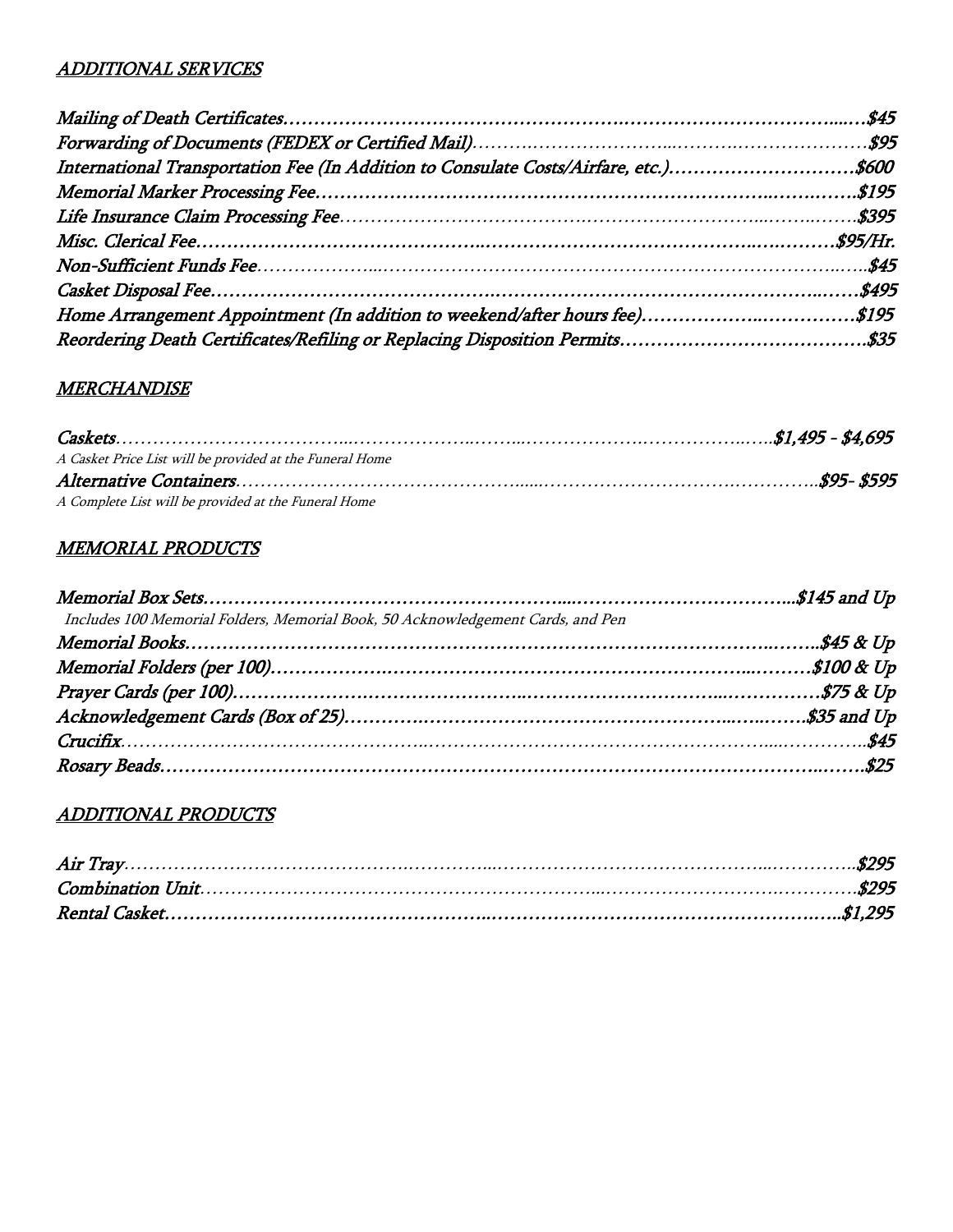## CASH ADVANCES – (Items We Advance on Your Behalf)

| If a County charges for a Death Certificate is different than \$24, the actual cost will be charged.                      |      |
|---------------------------------------------------------------------------------------------------------------------------|------|
|                                                                                                                           | .512 |
| <b>Coroner Fee</b>                                                                                                        |      |
|                                                                                                                           |      |
|                                                                                                                           |      |
|                                                                                                                           |      |
|                                                                                                                           |      |
|                                                                                                                           |      |
| Note: Some Clergy/Churches have an established amount                                                                     |      |
|                                                                                                                           |      |
|                                                                                                                           |      |
|                                                                                                                           |      |
|                                                                                                                           |      |
| (The Motor Escort Company needs to know the approximate number of vehicles and will advise how many Escorts are required) |      |

## DISCOUNT POLICY

Law Enforcement Officers, Fire Fighters, Military: We deeply appreciate the difficult and dangerous conditions our military and first responders undergo to protect us here in Placer and Sacramento County. Cochrane & Wagemann <sup>w</sup>ill donate all of its' Service Fees in memory of any active first responder, or military personnel residing in Placer or Sacramento Counties who died in the line of duty. Cash Advances will need to be paid at the full or normal rates and any merchandise purchased will be offered at our cost.

Our Precious Children: No family should have to endure the death of a child. When this tragedy happens, the Cochrane & Wagemann wants to assist the family by providing our services at a fifty (50%) discount from our standard Service Fees, or \$475 for direct cremations for children ages 0 to 1 years old. Any Cash Advances will need to be paid at the full or normal rate and any merchandise will be offered at our cost.

#### ELECTRONIC SIGNATURE SERVICE

We are pleased to offer families the option to sign various forms electronically using a  $3<sup>rd</sup>$  Party Vendor. While this option is available to all families that we serve, it may be deemed necessary by the Funeral Provider for certain forms to be signed in the presence of a staff member, or for certain selections of goods and services to be made in person. The Funeral Provider assumes no fault in technical difficulties while using this service.